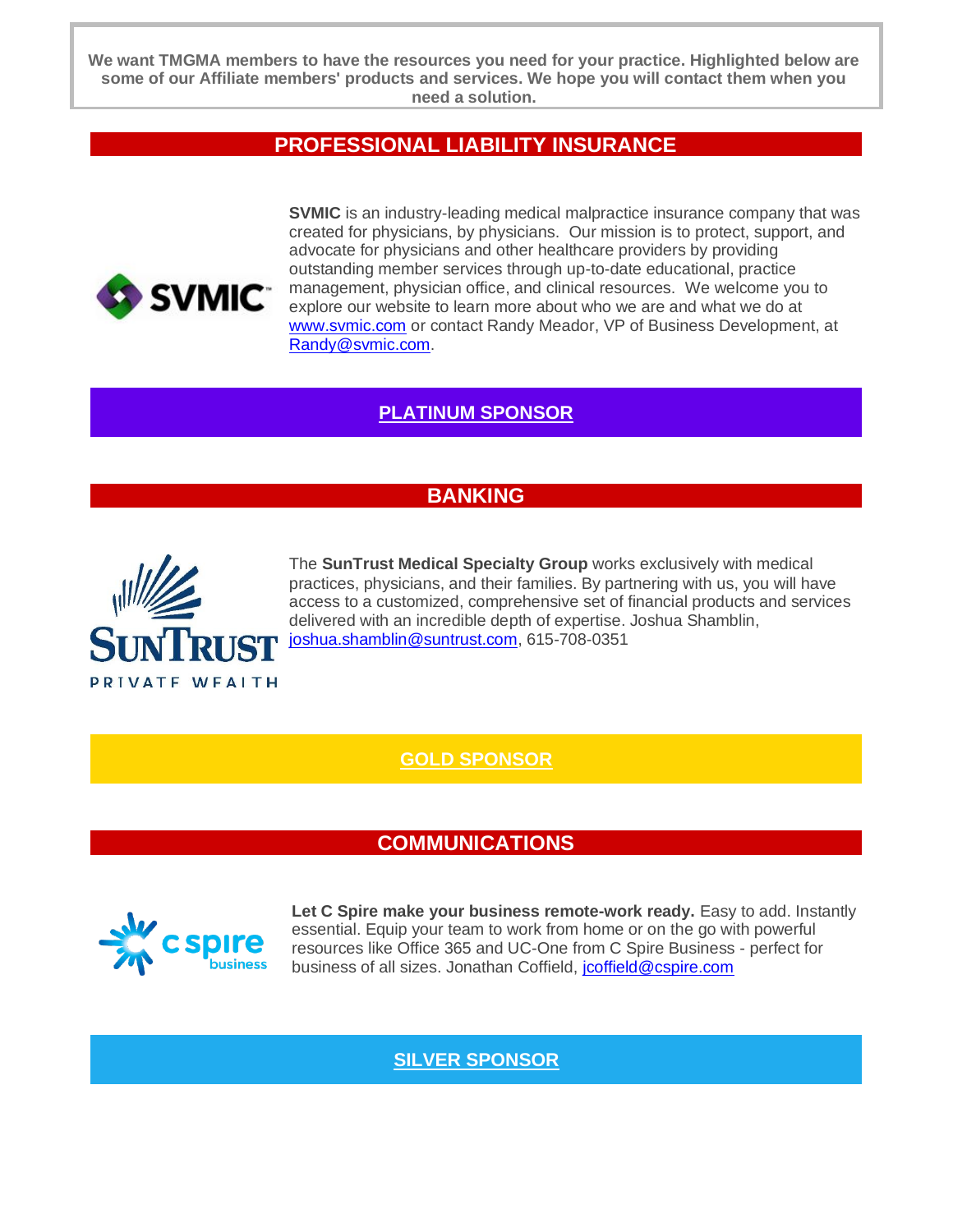#### **BANKING**



Nashville-based **FirstBank**, the third largest Tennessee-headquartered bank, with 73 full-service bank branches across Tennessee, Kentucky, North Alabama and North Georgia, and a national mortgage business with offices across the Southeast. The bank serves five of the major metropolitan markets in Tennessee and, with approximately \$6.7 billion in total assets, has the resources to provide a comprehensive variety of financial services and products. Rusty Harmon, [rusty.harmon@firstbankonline.com](mailto:rusty.harmon@firstbankonline.com)



**First Horizon Bank** is a large Regional Bank that has a concentration in the Medical Specialty Space. We have a Medical Specialty Banking team that advises and customize solutions to help Physicians, Medical Practices, and other Medical-related business in reaching their short-term and longterm financial goals. We accomplish this through Traditional banking, Lending, Cash management, and Wealth Management. We are a One stop shop that saves you time and money for everything Financial. Glenn Bradley, [gmbradley@firsthorizon.com](mailto:gmbradley@firsthorizon.com)



**TMA Medical Banking** is the dedicated healthcare banking division of Nashville-based INSBANK; we offer fast, local decision-making and healthcare expertise via our 20 Physician Advisory Board. We provide all loans, deposits, and treasury technology physicians and their Medical Practice might need from Residency through Retirement. We promise top-notch expertise, service, and accessibility, always being respectful to your precious time. Blake Wilson, [bwilson@tmamedicalbanking.com](mailto:bwilson@tmamedicalbanking.com) or 615-515-4272.

#### **ACCOUNTING AND CONSULTING SERVICES**



**KraftCPAs'** Healthcare Industry Team serves healthcare service providers across the US and physician practices in middle Tennessee. With expertise working for physician practices, national proprietary hospital chains, urban health systems, governmental and non-profit hospitals and smaller specialty hospitals, our dedicated team members are ready to assist any healthcare facility with its reimbursement and compliance needs as well as audit, tax, accounting and consulting needs. Lucy Carter, [lcarter@kraftcpas.com.](mailto:lcarter@kraftcpas.com)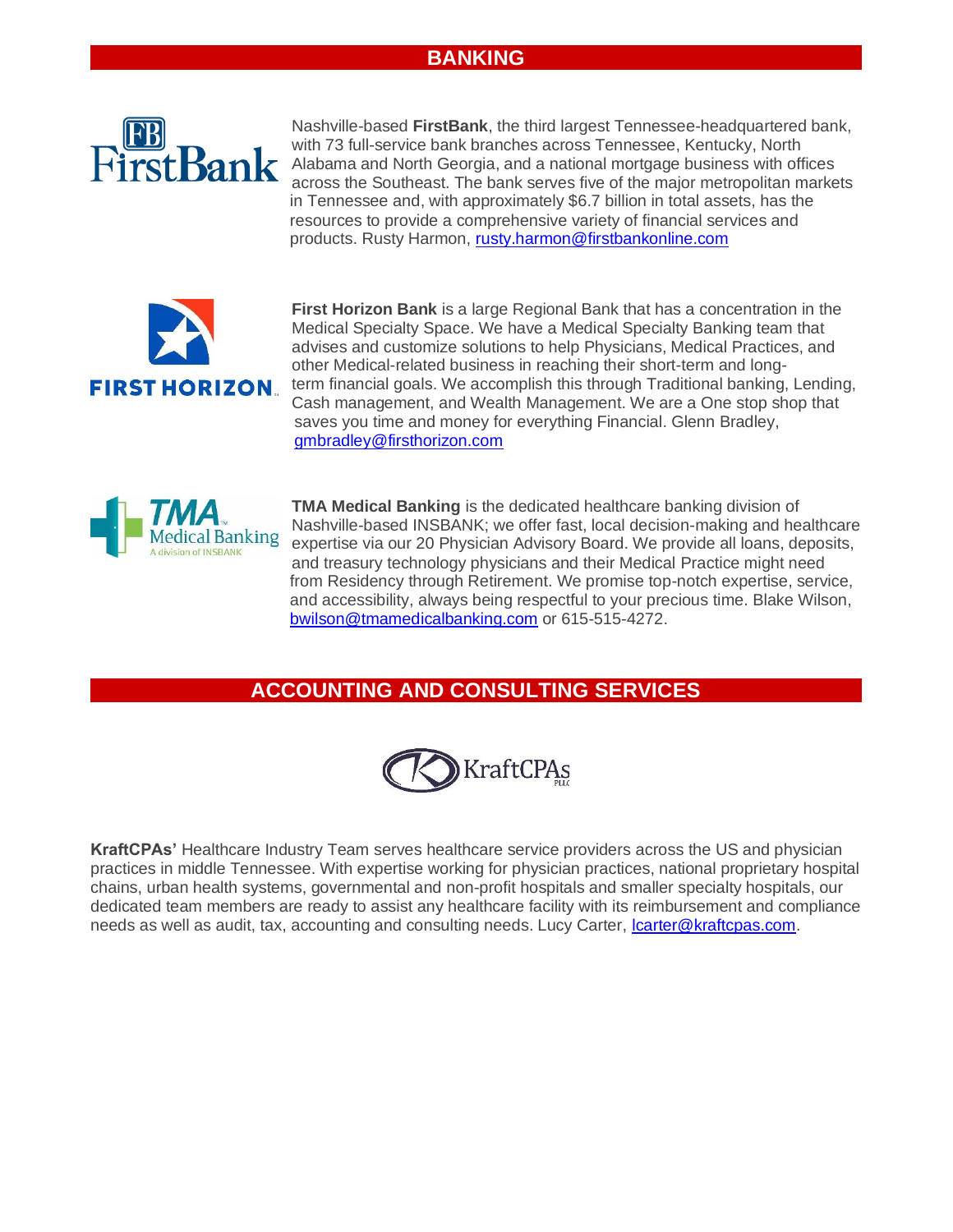#### **BENEFITS**

### **BDI** Advisors

**BDI Advisors** is an employee benefits brokerage firm that designs benefit solutions for physician practices. We have partnered with industry leaders in the Insurance, 401(k), Payroll and Online Enrollment markets to streamline the administrative process while saving you time and money. For quotes and additional information, contact Rick Dunn [rdunn@bdiadvisors.com](mailto:rdunn@bdiadvisors.com) 615-429-4897 or Tom Burroughs [tburroughs@bdiadvisors.com](mailto:tburroughs@bdiadvisors.com) 615-804-9100.

#### **COLLECTIONS**



**GLA** has been a leading company in the professional healthcare collection industry since 1974. Our commitment to our clients is to collect their accounts in a professional, ethical and timely manner. Service, Integrity, and Results. David Smith, 615-788-2883, [david.smith@glacompany.com](mailto:david.smith@glacompany.com)

#### **GROUP PURCHASING ORGANIZATION**



**Healthcare Procurement Solutions, LLC** (HPS) provides our members deeply discounted products and services. There are no membership dues or fees of any kind to participate in this value added program. Medical equipment & supplies, pharmaceuticals, office supplies, exam room furnishings, reference laboratory services, office furniture, disability insurance and more. Contact Spring Grissom, 731-267-6749, [spring@healthcareprocurement.com](mailto:spring@healthcareprocurement.com) for a free financial analysis.

#### **HEALTHCARE SOFTWARE**

**InstaMed**, a J.P. Morgan company, powers a better healthcare payments experience on one platform that connects consumers, providers and payers.Kile Garrett, [kile.garrett@instamed.com](mailto:kile.garrett@instamed.com)

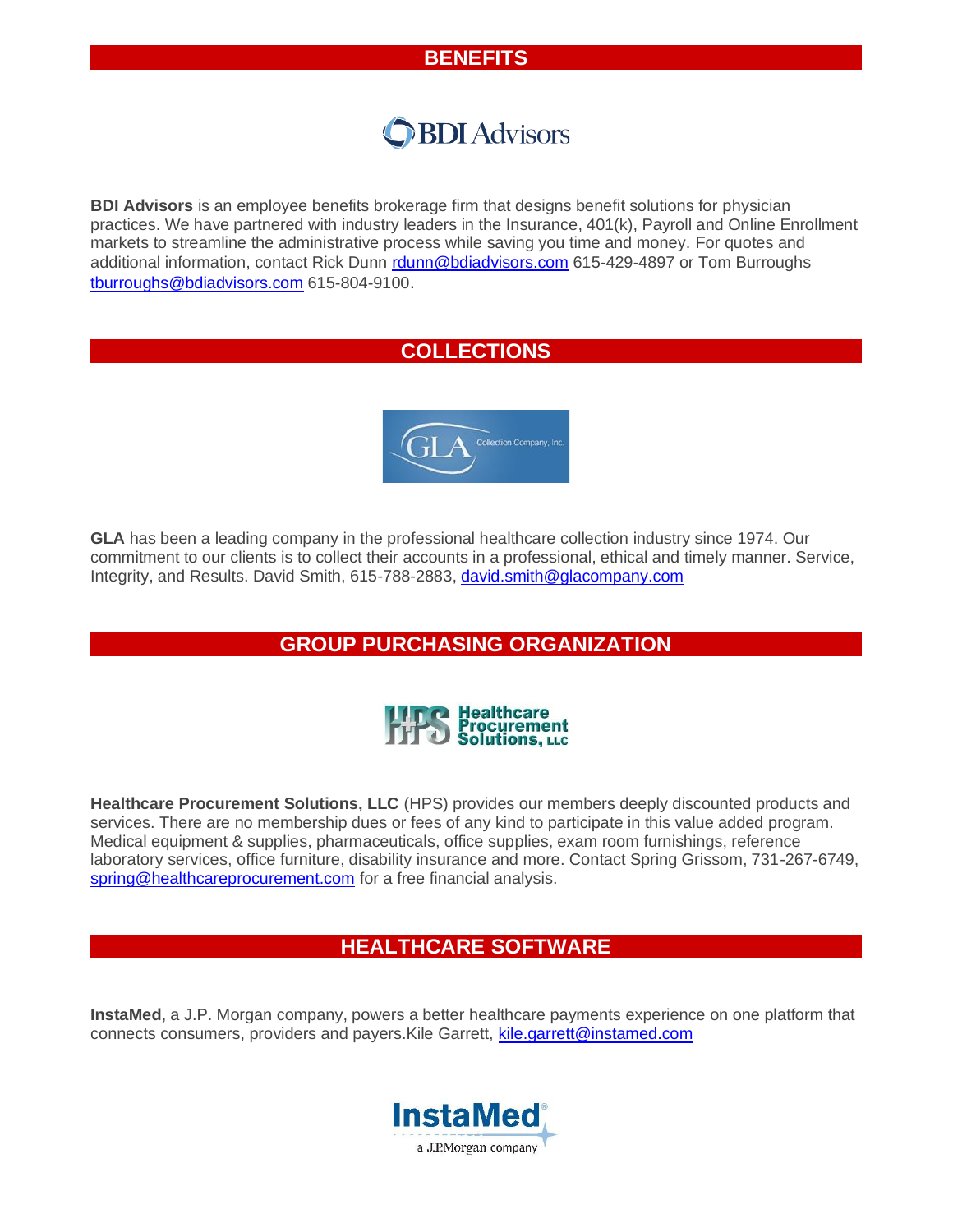#### **HEALTHCARE SOFTWARE**

**MediCopy** is a Health Information Management company specializing in simple and secure solutions for Release of Information, Disability + FMLA Form Completion, and Audit Submission + Support. Highlights include contactless requests and release of health information, online status checks, and quick implementations all at no cost to our healthcare partners. Connect with our Director of Client Engagement at [morgan.daniels@medicopy.net.](mailto:morgan.daniels@medicopy.net)



**PCIS GOLD** is a managed EHR software platform developed for independent medical groups. Our company prides itself on offering customized products & personalized service. The PCIS GOLD PM is designed to get your physicians paid faster. The PCIS GOLD EHR software enables you to save time, cut out excess paperwork, & keep physicians happy. The PCIS GOLD Mobile App provides the tools patients need to empower them to participate in the management of their health actively. Casey Waldron, [caseyw@pcisgold.com](mailto:caseyw@pcisgold.com)



**Preferral** is an online platform that allows medical practices to send and receive referrals quickly, easily, and securely. No more faxes, no phone calls, no lost referrals. Specialists can share their custom referral form with any referring practice. Referring practices can then easily refer online anytime, with no account required. Preferral improves the efficiency of the referral process and engages the patients sooner and give them faster and better access to specialty care. James Aylward, [jim.aylward@preferral.com](mailto:jim.aylward@preferral.com)

## $F_1^T$  Preferral

Founded in 2002 in Silicon Valley, **PrognoCIS by Bizmatics** offers an integrated electronic health record, medical billing software and telemedicine platform. PrognoCIS provides customizable templates that allow physicians to tailor their workflow in accordance with their specific needs and requirements. Available in a cloud or server-based environment, including a free provider and patient portal app, PrognoCIS is compatible with most devices. Monica Walker, [mwalker@bizmaticsinc.com](mailto:mwalker@bizmaticsinc.com)



#### **HEALTHCARE SOFTWARE**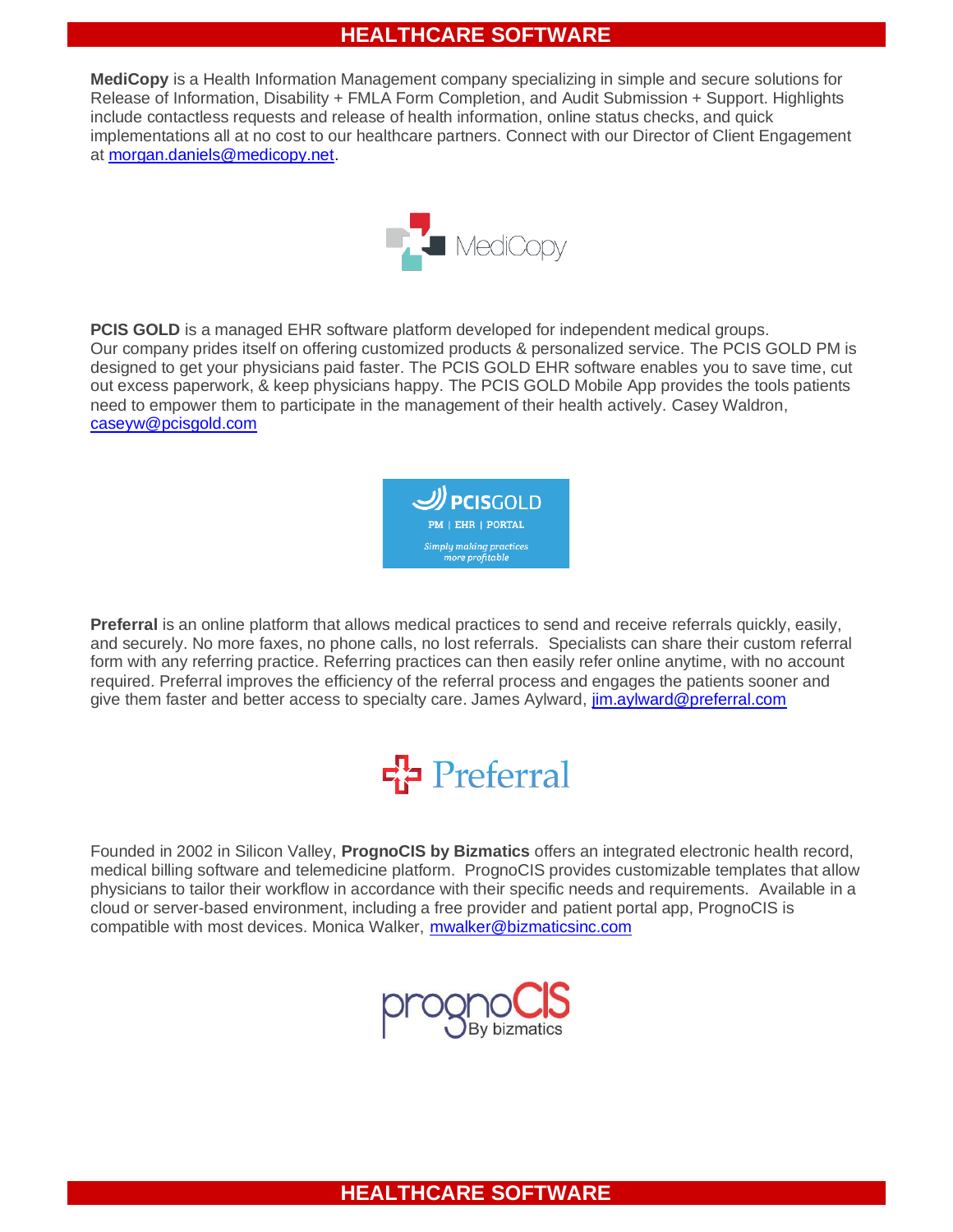**RRS Medical** is your source for Secure PHI Transfer technology and solutions. Every record we encounter is managed with your patient's healthcare journey in mind. Our Secure PHI Transfer Solutions, Electronic Chart Indexing, Audit Response Service, and Patient Forms process and electronic requesting and delivery methodology are supported by innovation, process transparency, optimal compliance, and security standards. Cyndy Barton, [cbarton@rrsmedical.com](mailto:cbarton@rrsmedical.com)



#### **HEALTHCARE SOLUTIONS**



**Briye** is a boutique healthcare services company helping Primary Care Physicians grow their practice through onsite and telehealth RN support. Our services allow for practices to grow their volumes, revenues and quality of care, while our RN manage routine MAWV services without interruption in the clinic. Patient win, Practice win and Briye shines through service excellence, Contact us at 1-855-747- 3444.



**HCA Healthcare** is one of the nation's leading providers of healthcare services, with 186 hospitals and approximately 2,000 sites of care in 21 states and the United Kingdom. [HCA Healthcare's](https://www.linkedin.com/company/hca-physician-services) Physician [Services Group](https://www.linkedin.com/company/hca-physician-services) is focused on implementing innovative, value-added solutions that help our physicians deliver high-quality, cost effective healthcare. PSG makes it easier for physicians to practice medicine by reducing the burdens of managing an independent practice and infusing the best clinical and operational standards in every office. Learn more about our Physicians Services Group opportunities, Victoria Collins, [Victoria.Collins3@hcahealthcare.](mailto:Victoria.Collins3@hcahealthcare)com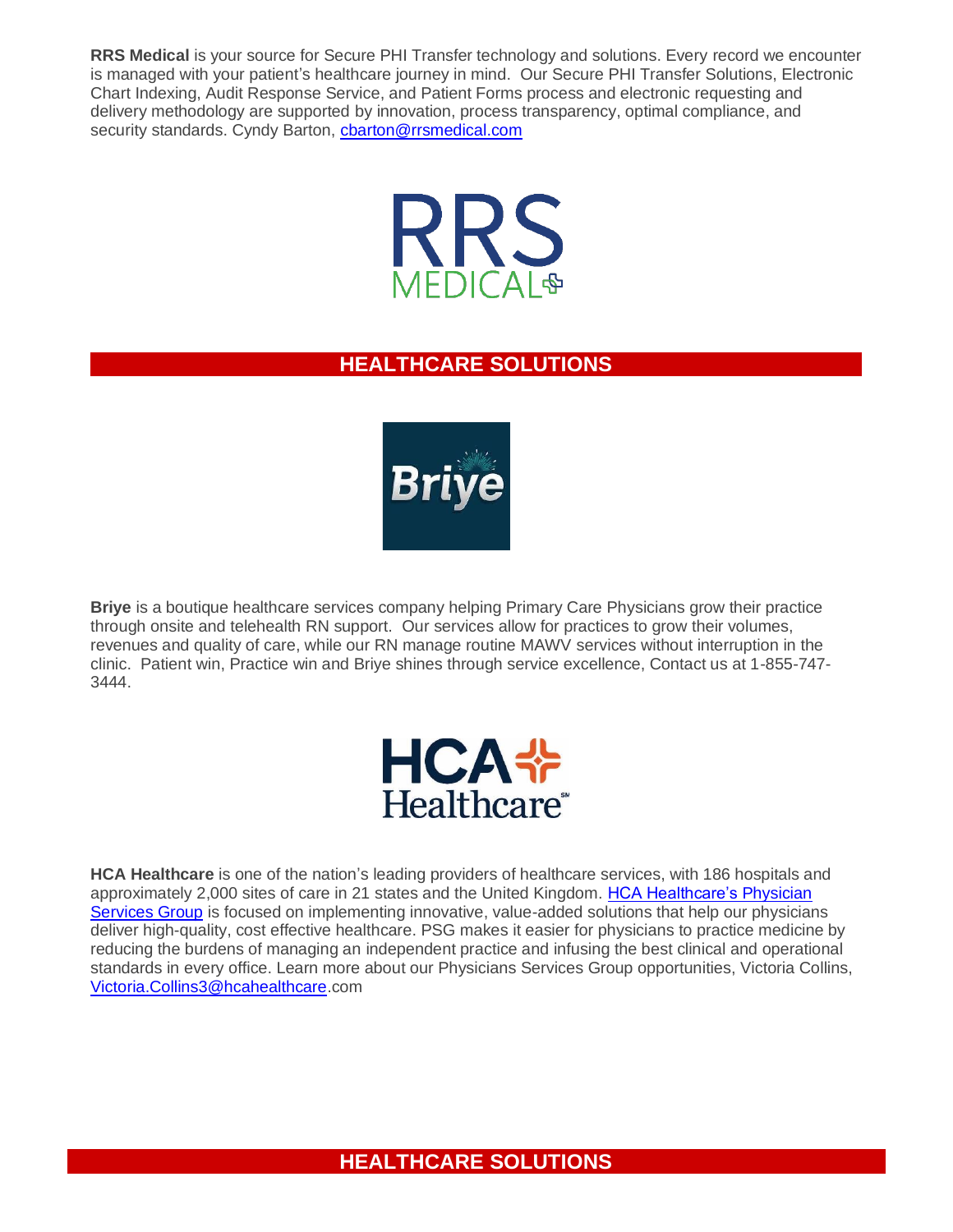

At **Simplified Medical Management**, we help healthcare leaders eliminate burnout and take back control of their practices. We teach and implement a complete set of simple concepts and practical tools that will help you establish a vision, improve communication, and get your team aligned. We also provide information technology and credentialing services. (205) 366-3565, [info@simplifiedmed.com](mailto:info@simplifiedmed.com)

#### **MARKETING**

Ready to make your social media marketing hop? **Social Joey** has the answer, with proven social media strategists and content marketing experts who will provide the digital presence your business needs to find and retain customers—all at a price that you can afford. Ken Douglas, [ken@socialjoey.com,](mailto:ken@socialjoey.com) 423.987.6311.



#### **PROFESSIONAL ASSOCIATIONS**



The **Tennessee Association of Nurse Anesthetists** is a Professional association representing over 2,300 Nurse Anesthetists (CRNAs) in Tennessee. Contact us at 615-329-3450 TANA President: David Klappholz, CRNA TANA Executive Director: Lisa Bowler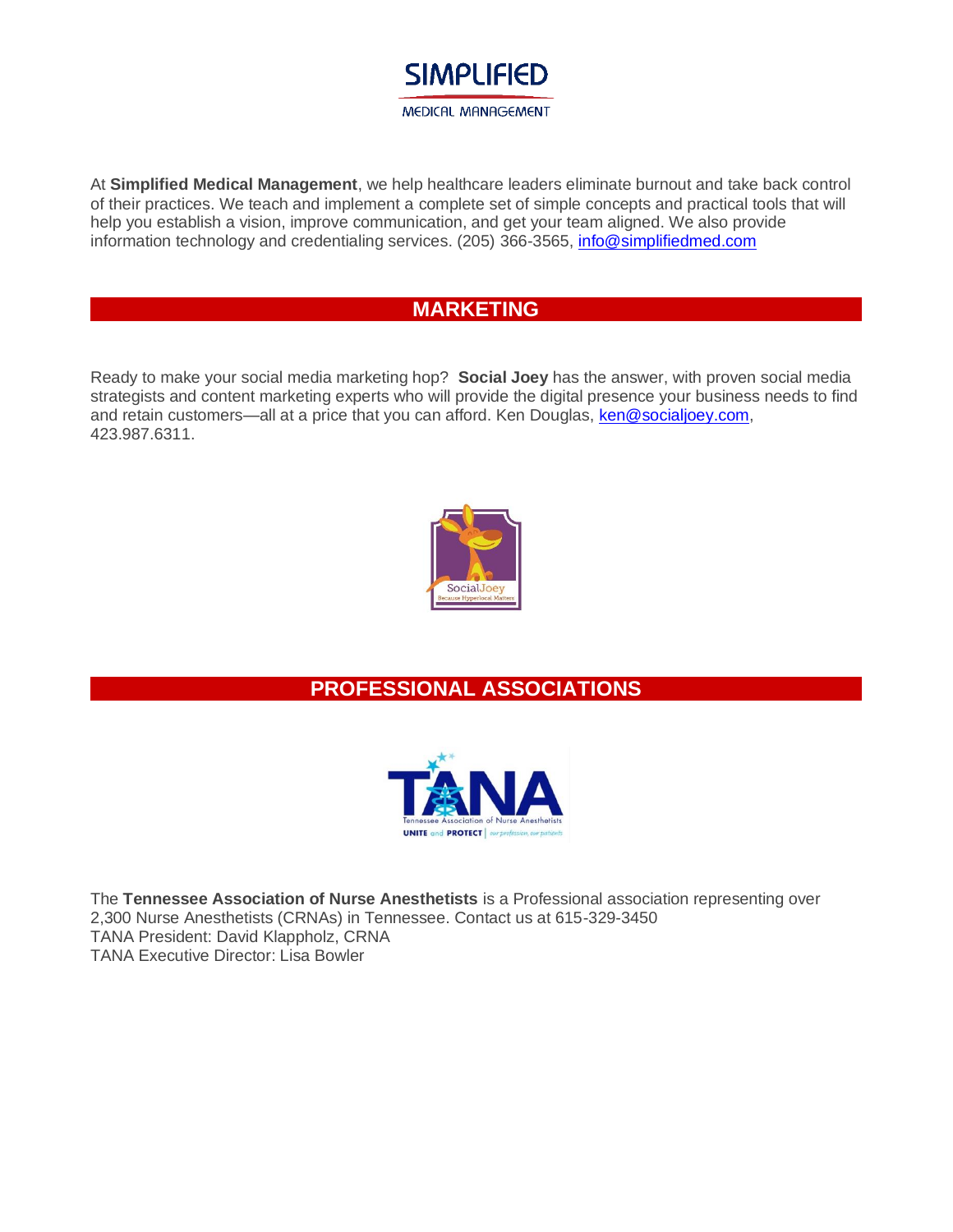

The **Tennessee Medical Association** is a nonprofit advocacy organization representing Tennessee physicians. We advocate for policies, laws and rules that promote healthcare safety and quality for all Tennesseans and improve the non-clinical aspects of practicing medicine. Our mission is to improve the quality of medical practice for physicians and the quality of healthcare for patients by influencing policies, laws, and rules that affect healthcare delivery in Tennessee.

#### **REAL ESTATE**

# CARR

**CARR** is the nation's leading provider of commercial real estate services for healthcare tenants and buyers. Every year, thousands of practices trust CARR to achieve the most favorable terms on their lease and purchase negotiations. Our team of experts assist with start-ups, lease renewals, expansions, relocations, additional offices and purchases. For a Free Lease or Purchase Evaluation visit carr.us or contact Eric Sipperley [eric.sipperley@carr.us,](mailto:eric.sipperley@carr.us) 615.878.0000.

**RELEASE OF INFORMATION**



Acton assists practices with all aspects of patient-directed and 3<sup>rd</sup> party requests for records, including the multi-chart pulls from payors and retrieval companies. Celebrating 25 years as a small business we have succeeded by remaining reliable and always doing what we say. Acton's release of information (ROI) service will improve turnaround times and workflow, reduce costs and calls for status, plus provide peace of mind by shifting liability on to us. Our software, Direct Release is a great way to streamline your own process and create your own portal for 3<sup>rd</sup> parties to send, pay, and download requests. Tim Greene, 205.461.1018, [tgreene@actoncorporation.com](mailto:tgreene@actoncorporation.com)